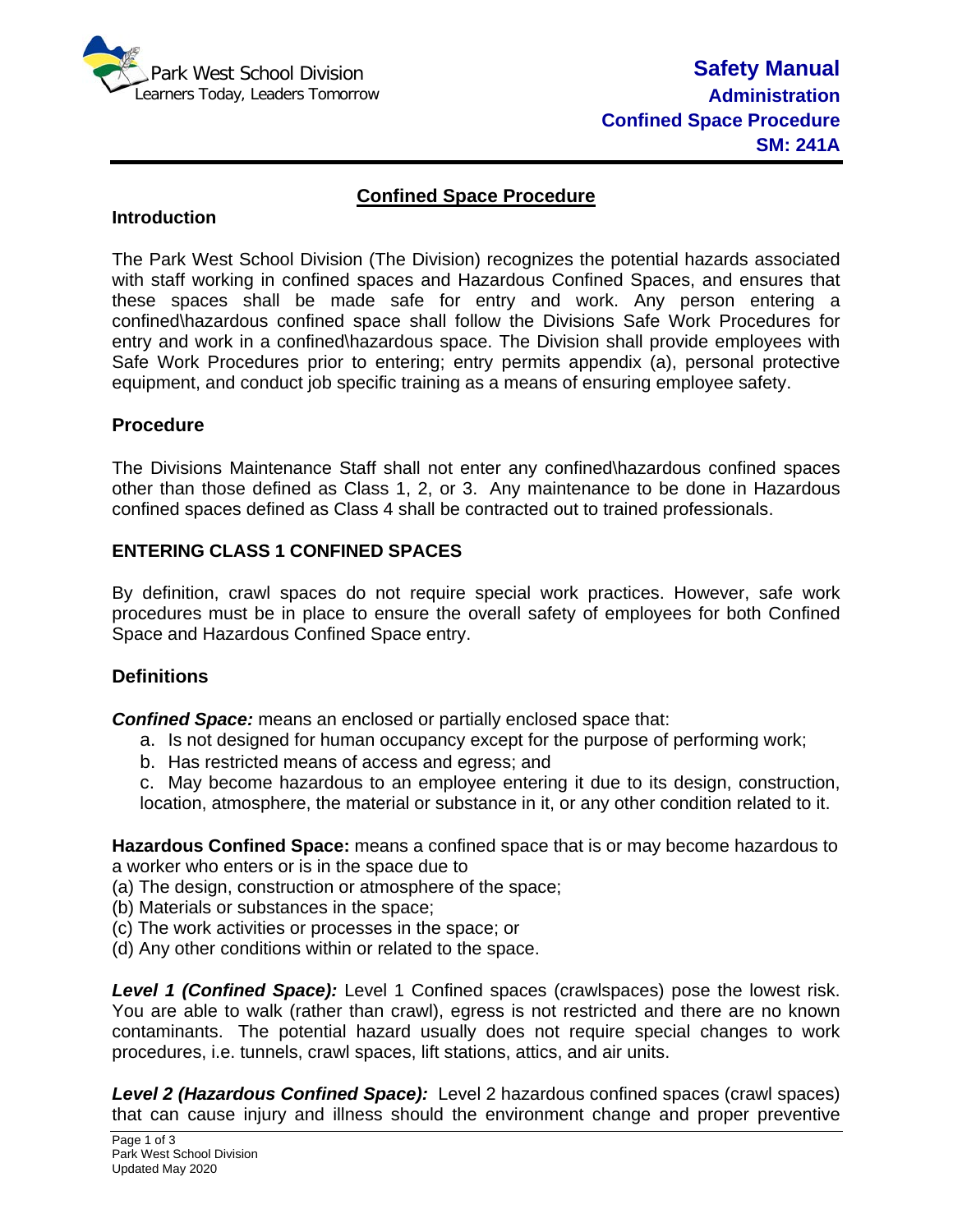

measures are not taken based on the changed environment, but that is not immediately dangerous to life and health. Level 2 crawlspaces also pose all the same risks as Level 1 crawlspaces. However, egress is restricted due to a low ceiling, low pipes and smaller hatch openings.

*Level 3 (Hazardous Confined Space):* Level 3 hazardous confined spaces (crawlspaces) pose all the same risks as Level 1 & 2 crawlspaces. However, egress is restricted due to a low ceiling, low pipes, or a smaller hatch opening and the crawlspace may contain mould, damp soil, or other contaminants.

*Level 4 (Hazardous Confined Space):* This crawl space is a partial drain for the sewer and may contain sewer gases. **A class 4 confined space may be entered only by qualified, trained and authorized personnel. An entry permit is also required. Please obtain an entry permit from the Maintenance Supervisor or designate.** 

### **Responsibilities**

## **Employer:**

The employer ensures that the requirements of the Workplace Safety and Health Act and other appropriate legislation are complied with:

- 1. Establish Safe Work Procedures, in consultation with the Safety and Health Committee, for confined-space entry and emergency response for each Level 1 and 2 confined space in The Division;
- 2. Specify and provide the necessary safety and emergency equipment, as determined by the hazard assessment;
- 3. Ensure that reports indicating an employee has been exposed to a danger are forwarded to the Safety and Health Committee;
- 4. Train and instruct every employee likely to enter a confined / hazardous confined space (Maintenance staff only) on the procedures and equipment to be used; and
- 5. Ensure crawl spaces are tested for hazardous gases.
- 6. Contact local emergency services: Fire and rescue, RCMP and make sure they are made aware of the lay out of the buildings in Park West School Division, location of all crawl space entry points, and the characteristics and lay outs of all the confined / hazardous confined spaces in each building in the division.

## **Supervisor:**

In assigning tasks requiring entry into a confined / hazardous confined space, the Supervisor must:

- 1. Ensure that all participants are knowledgeable of safe work procedures to be followed;
- 2. Know the actual or potential hazards of entry into any confined / hazardous confined spaces within his or her area;
- 3. Be competent and trained in the following aspects of confined / hazardous confinedspace entry: